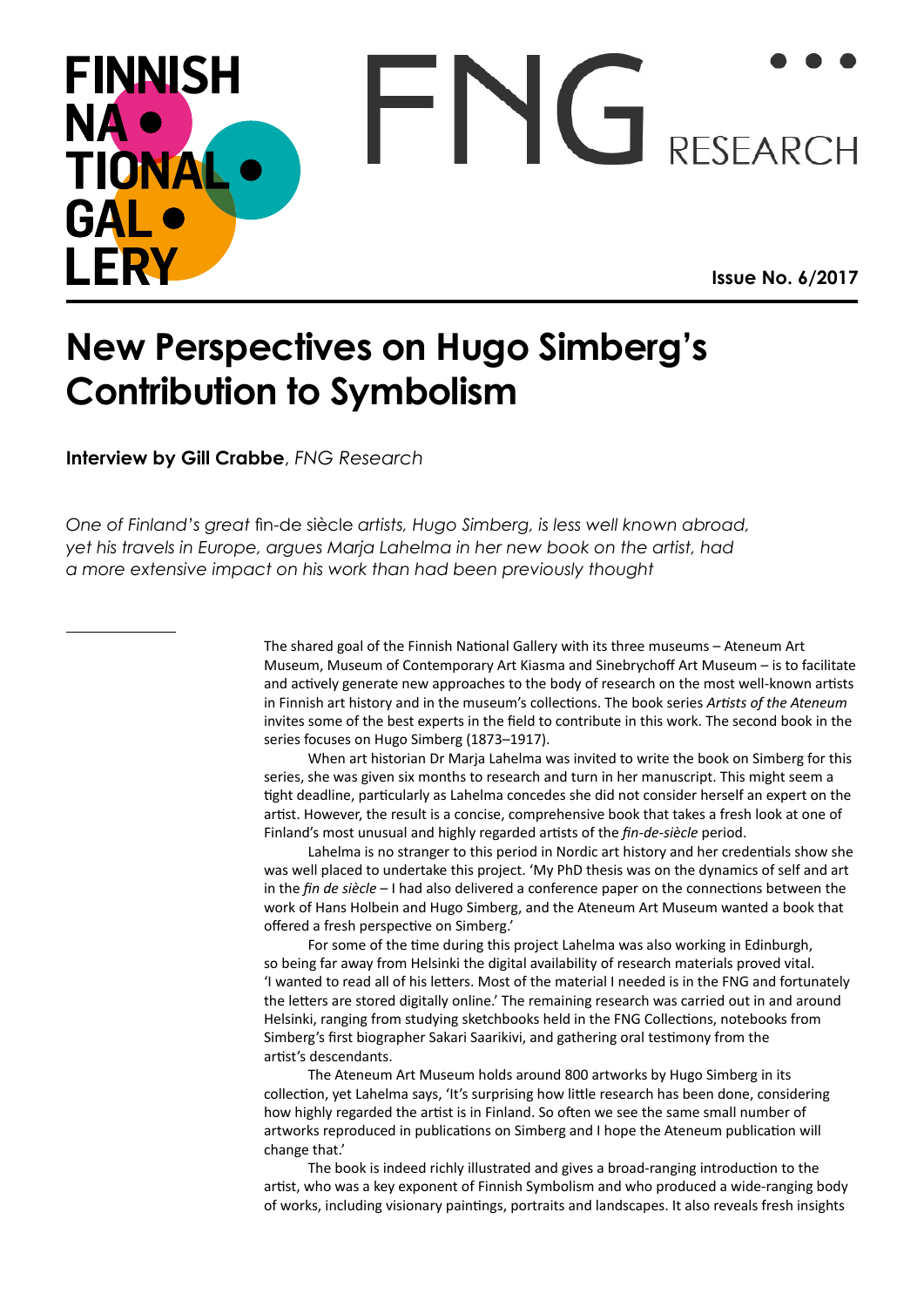

**Hugo Simberg,** *The Garden of Death***, 1896, watercolour and gouache on paper, mounted on etching paper, 15.8 x 17.5cm, Finnish National Gallery / Ateneum Art Museum** Photo: Finnish National Gallery / Jouko Könönen

into the influence of his travels in Europe on his work, as well as new perspectives on the impact of key events in his personal life on his art.

So what kind of approach did Lahelma take in undertaking her research for the book? 'I wanted to put his work more into an art-historical context because many scholars have emphasised that, as an artist, his work was so original and unique. That may be true, but he was also a part of the time. Although he was definitely an original artist, it's interesting to know what he was looking at and what he may have found inspiring. And yet this doesn't detract from his originality.'

This point also has to do with the way art history has been written in Finland from various nationalist perspectives, Lahelma explains. 'Many art historians haven't even wanted to look at the international context. Finnish art around 1900 has been so closely tied up with the struggle for independence and the project of building a national identity. The whole period has been labelled as National Romanticism in order to emphasise the political aspect. Of course there are exceptions – in the 1960s Finnish art historian Salme Sarajas-Korte was a pioneer in looking at the international field. I have very much followed in her footsteps.' Sarajas-Korte's studies on Symbolism in its international context, published in the 1960s, are still valid and very much referred to in Finnish research.

Indeed, in the past 10–15 years, there has been a new wave of Symbolism research internationally that is redefining the Symbolist movement, Lahelma continues. 'Instead of viewing it as a movement that imitated French Symbolism, it has become clear with new research that, right from the beginning, it was an international art movement, with art students in Paris from all over the world. Without them there wouldn't have been a Symbolist movement as we know it.'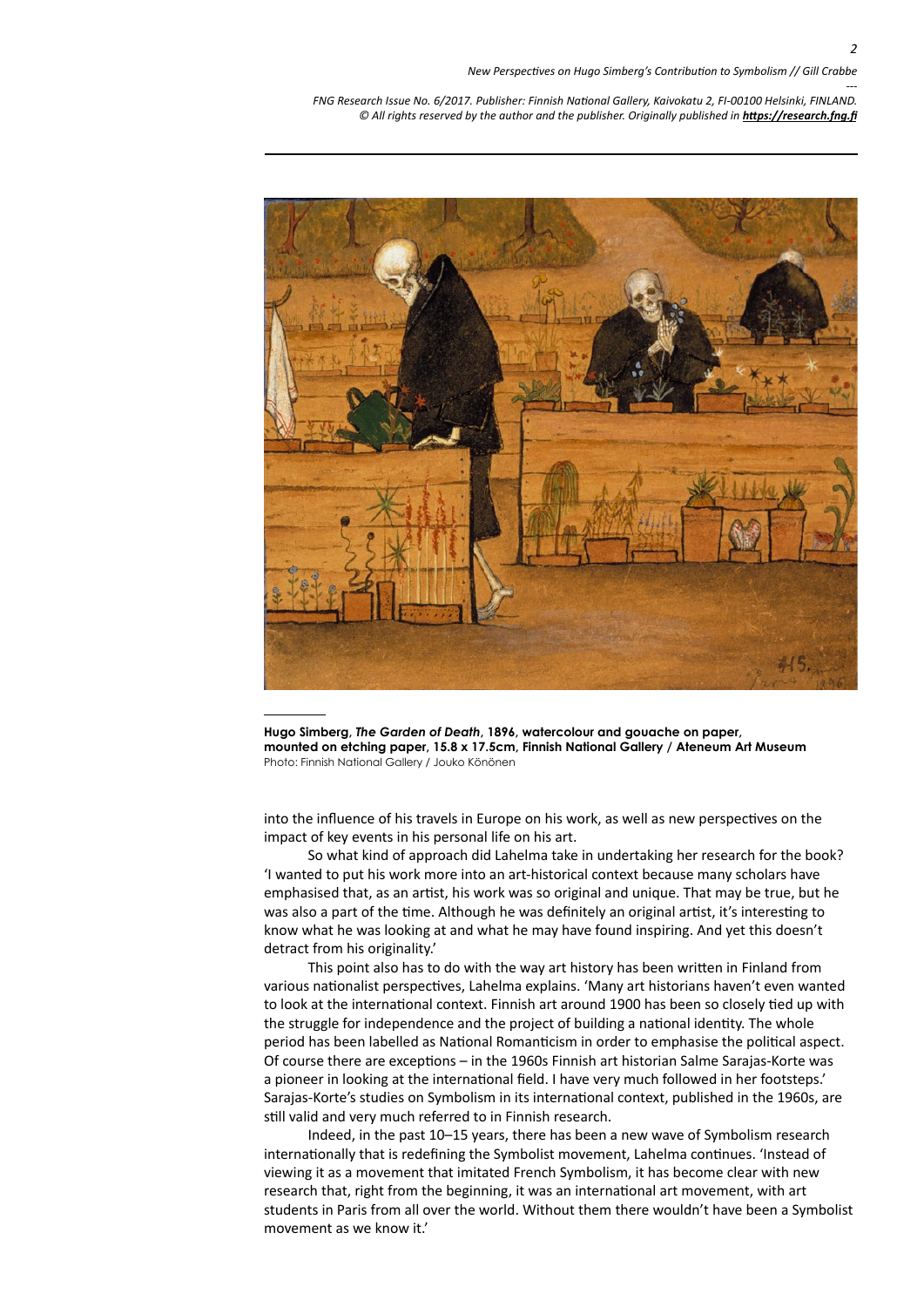

**Hugo Simberg,** *Boy from Säkkijärvi***, 1897, oil on canvas, 31.3 x 43.4cm, Finnish National Gallery / Ateneum Art Museum** Photo: Finnish National Gallery / Janne Mäkinen

There are new research trends on Simberg's interest in art history, Lahelma points out, and having followed these up, her book sheds new light on the influences of his first trip abroad, to London in 1896, encouraged by his mentor Akseli Gallen-Kallela. 'There were hints about his interest in Holbein in earlier research,' says Lahelma. 'The figure of death that appears in key works by Simberg clearly relates to Holbein's imagery of death and we know that he went to the British Museum to see Holbein's prints.' There, Simberg would have seen the suite of woodcut prints *Dance of Death* (*c*. 1523–25), where the allegorical figure of Death is presented as a character who adopts many guises as he sweeps up those in his clutches. Simberg's personification of death in one of his best-known works, *The Garden of Death* (1896), is here translated into a strangely kindly figure, sympathetic even, as he tends the plants with care and attention. 'The stance of the figure is human and poignant. There is tenderness in the way the skeleton holds the withering flowers. And we know it was an important work for him as he included it in one of his biggest projects, the Tampere Cathedral commission.'

What hadn't been researched before Lahelma came to write her book, is the wider influence of Holbein's art on the young Simberg. 'He also went to the National Gallery when he was in London, where he would have seen Holbein's portraits and I think there is a clear resonance between some of these and Simberg's portraits.' Lahelma suggests that making this kind of connection is fostered by the new wave of Symbolism research: 'Previously, Holbein would not have fitted in to the idea of what Symbolist influence could be. That has meant earlier researchers saw two completely separate fields in Simberg's work; his Symbolist work and then his portraiture,' she points out. 'But I think the portraits have a Symbolist aspect too. For example, in the portrait of his cousin, *Poppy* (1896), the poppies in the background are definitely a Symbolist element and there is something mysterious about this work – it is timeless, there is nothing to indicate that we are looking at a modern woman. Moreover, the fact that she is painted in profile could also have come from Simberg seeing Holbein's profile portrait of Erasmus. This is a new way of looking at these kinds of work.'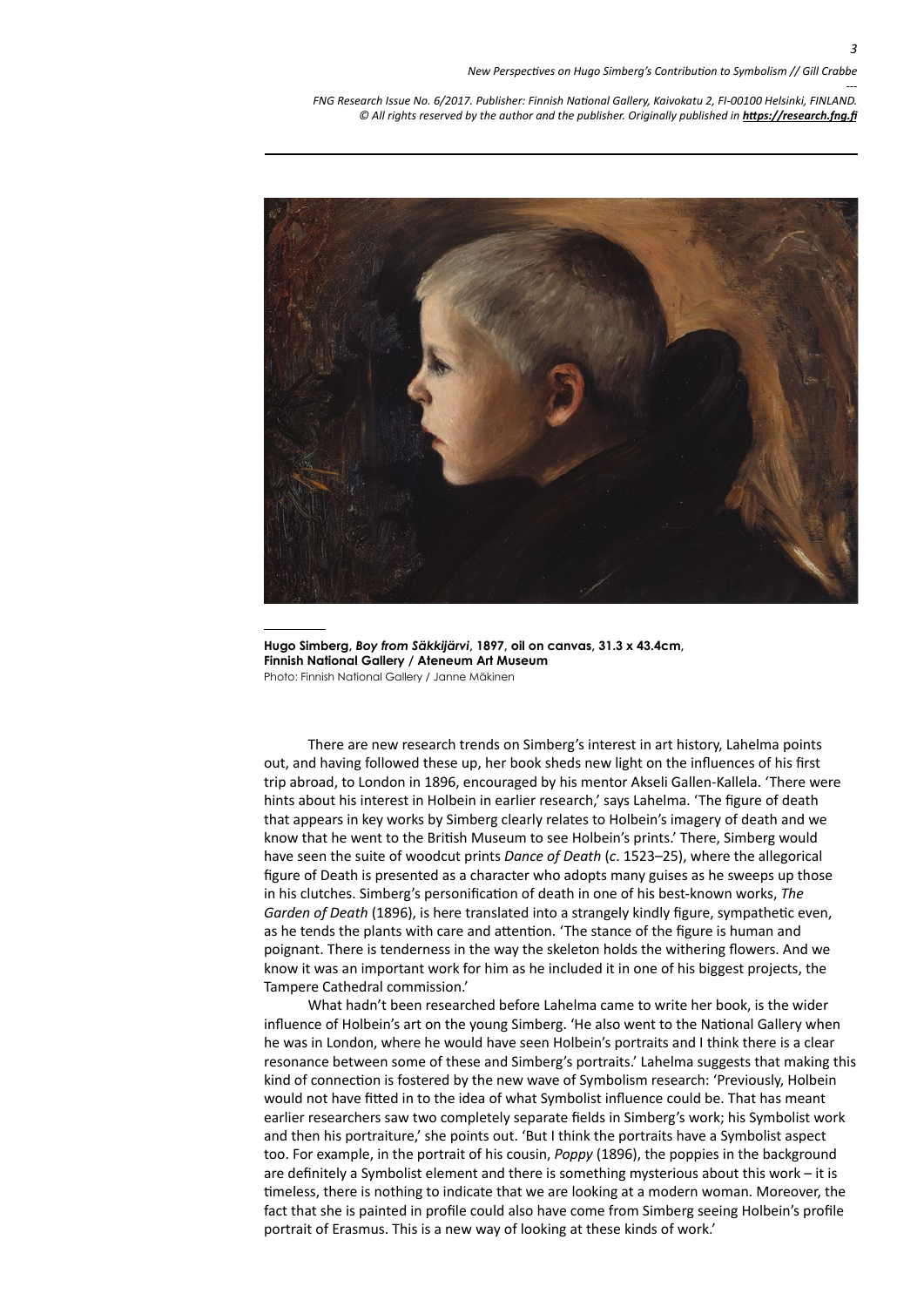

**Hugo Simberg,** *The Wounded Angel,* **1903, oil on canvas, 127 x 154cm, Ahlström Collection, Finnish National Gallery / Ateneum Art Museum** Photo: Finnish National Gallery / Hannu Aaltonen

> Reviewing the contextual backdrop to Simberg's life opens up the question of the role of interpretation. In her book Lahelma states that dual meanings and complex allusions are a feature of Simberg's art, citing *The Wounded Angel* (1903) as a painting that 'places the sublime and the commonplace in dynamic juxtaposition'.

So given that there is little written evidence of the artist's thoughts about his work, what is the role of the researcher in interpreting meaning in his work? 'I would say it's a challenge because it gives us the freedom to reflect on our own responses because his works are so rich. The knowledge of the background to a subject provides a platform for a more personal response to an artwork. What I try to do is to offer ideas, the inspiration that I find in the works.'

Lahelma illustrates her point: 'Simberg's works have such a rich network of ideas which is precisely what makes them so timeless, you can always read new things into them. When you look at *The Wounded Angel*, you are left wondering – the work is not literal, it has more of a felt sense, precisely because I think he was unable to put these things into words.'

One of several areas in which her book ascribes fresh meaning to Simberg's art is the suggestion that the artist was aware as a young man that he had an incurable disease and would probably face an untimely death. In the Sakari Saarikivi papers in the FNG Archive Collections Lahelma found details of his illness in the margins of Saarikivi's notes for his 1948 biography of the artist and this was confirmed by one of Simberg's descendants when Lahelma visited them. Lahelma suggests this evidence would cast the images of death in his work in a new light. 'Of course death was a favourite subject in Symbolist art, but it would perhaps resonate more for Simberg, knowing he had a serious illness. Perhaps he was trying to become more familiar with the idea of death and that would explain why his portrayal of death is very different from that of other artists. It could well explain his more personal